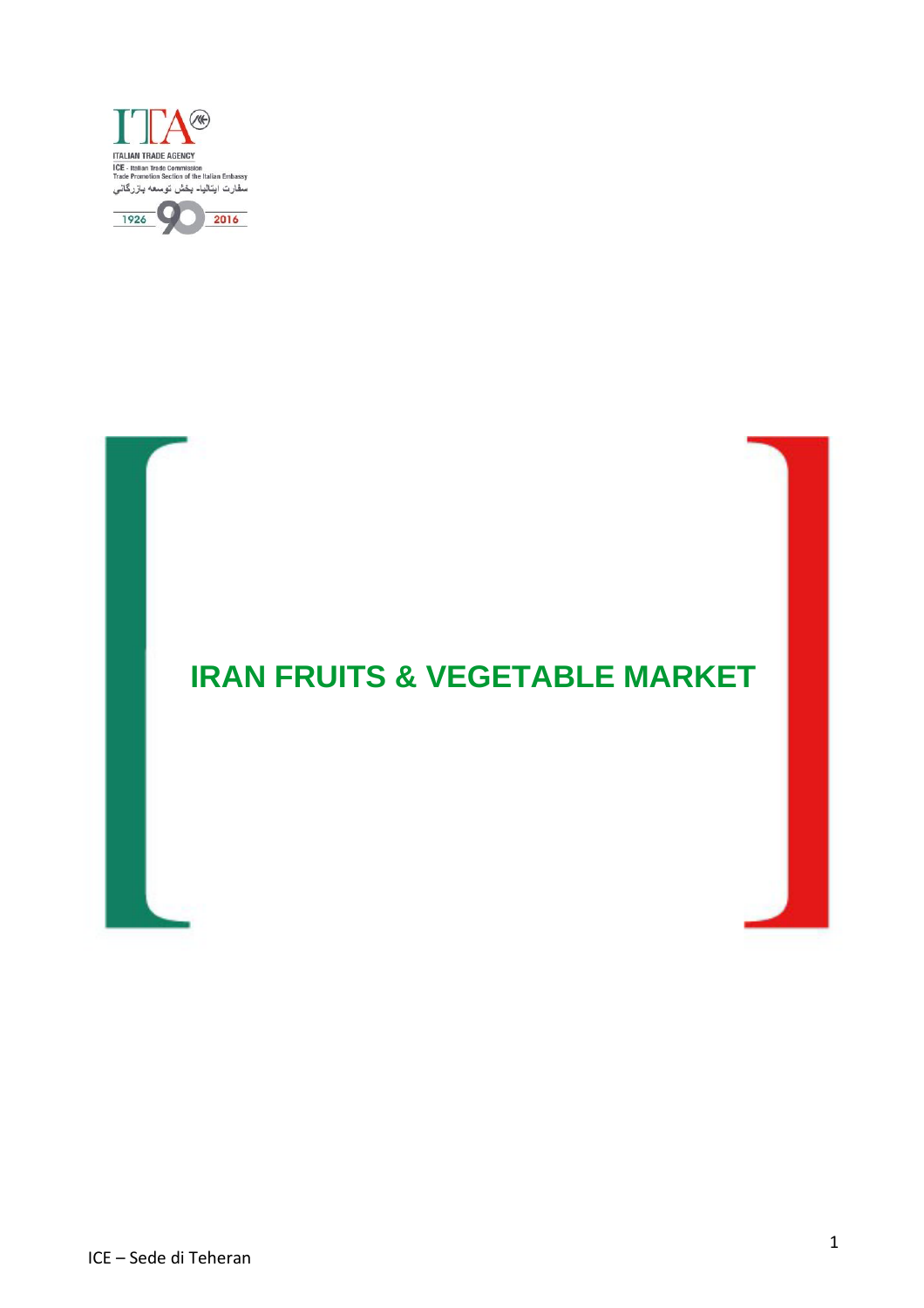

### **Table of Contents:**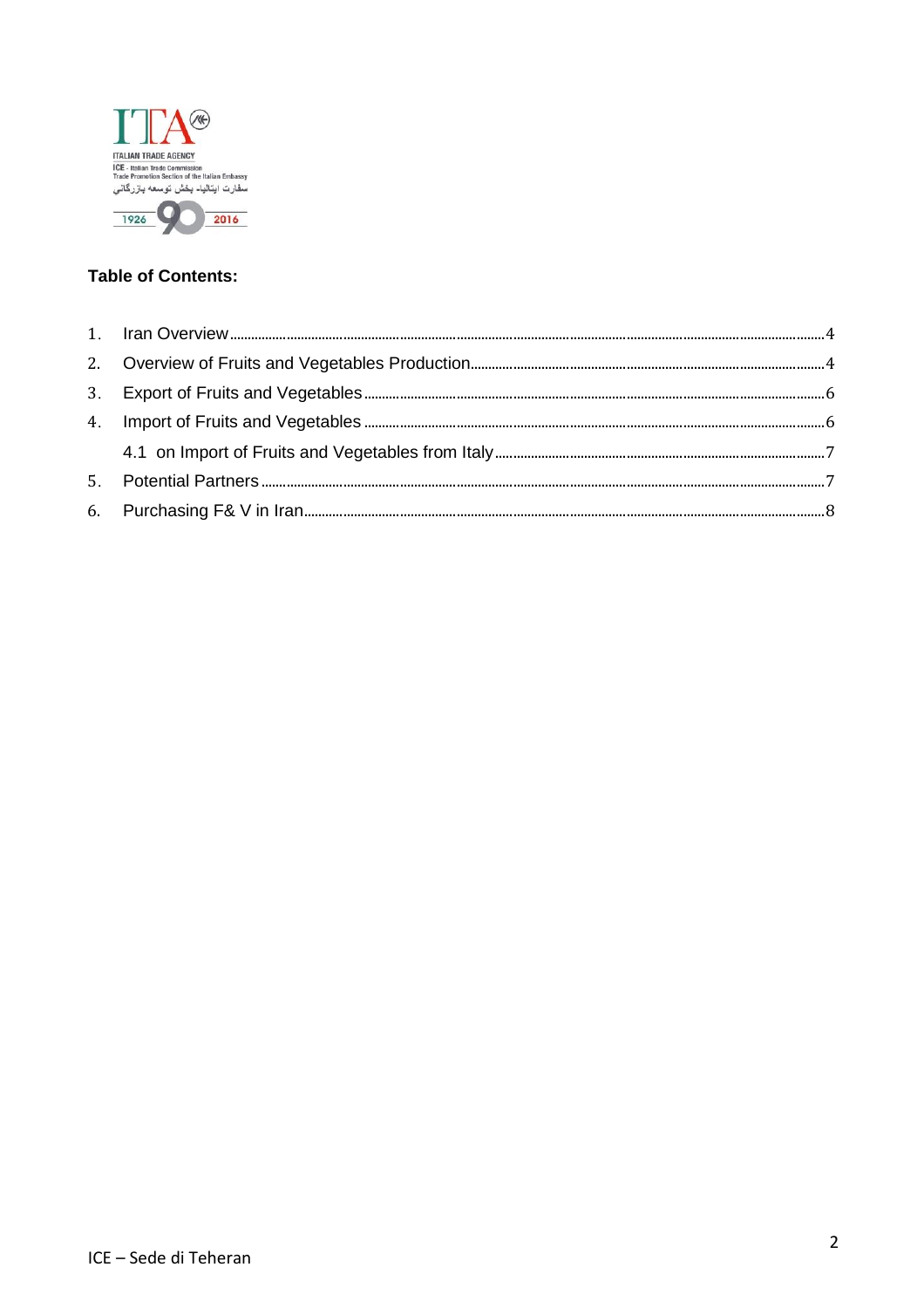

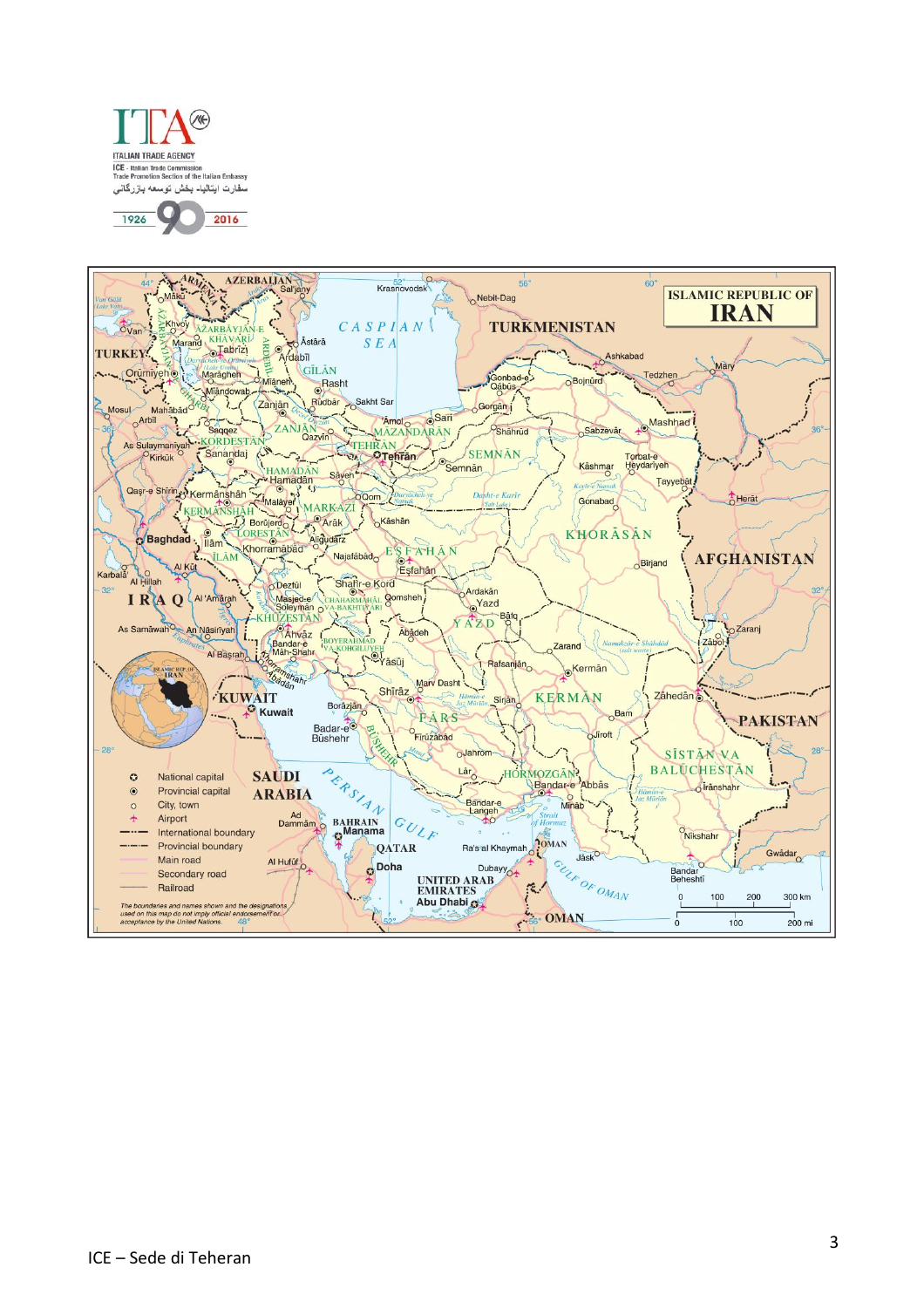

# <span id="page-3-0"></span>**1. Iran Overview**

Iran is the second largest economy in the Middle East and North Africa (MENA) region after Saudi Arabia, with an estimated Gross Domestic Product (GDP) in 2015 of 413 billion USD. It also has the second largest population of the region after Egypt, with about 80 million people in 2014.

Iranian economy is characterized by a large hydrocarbon sector, a small-scale agriculture and services sectors, and a noticeable state presence in manufacturing and financial services. Iran ranks second in the world in natural gas reserves and fourth in proven crude oil reserves.

Economic activity and government revenues still depend to a large extent on oil revenues and therefore remain highly influenced by international oil prices. From 1963 until 2015 the average GDP Annual Growth Rate in Iran has been 4.52 percent, reaching an all-time high of 23.1 percent in the second quarter of 1992 and a record low of -12.54 percent in the fourth quarter of 1979.

Following two years of recession induced by international sanctions, the Iranian economy recovered during the 2014 Iranian calendar year (*i.e.*, March 2014-March 2015) as the new administration led by President Rouhani took office in July 2013 and a partial lifting of sanctions was enacted under the Joint Plan of Action (JPoA).

The economy expanded by 3% in 2014, on the heels of annual economic contractions of 6.6% and 1.9% in 2012 and 2013, respectively. The inflation rate declined from a year-on-year peak of 45.1% in 2012 to 15.6% in June 2015 in line with the lifting of sanctions and the tightening of monetary policy by the Central Bank of Iran. The unemployment rate reached 11.4% in 2014, up from 10.4% in 2013.

Growth decelerated from 3% in 2014 to 1.9% in 2015 (March 2015-March 2016) against the backdrop of low oil prices despite a projected increase in oil production by 200,000 barrels per day from 3.1 million barrels per day in 2014.

With the suspension of secondary sanctions from January 16<sup>th</sup>, 2016, real GDP is estimate to rise to 5.8 % and 6.7 % in 2016 and 2017, respectively, as oil production is expected to reach 3.6 and 4.2 million barrels per day.

According to domestic and international main economic forecast center the medium-term economic outlook of Iran is positive following JCPoA enactment and implementation provided that the government tackles much-needed reforms to unleash growth and private-sector led job creation

### <span id="page-3-1"></span>**2. Overview of Fruits and Vegetables Production**

Roughly one-third of Iran's total surface area, 1.648 million  $km^2$ , is suitable for farmland but only 36-40% of is cultivated (arable land, orchards, and vineyards), less than 15% of it is irrigated; the rest is devoted to dry farming due to the poor quality of soil and/ or lack of adequate water distribution.

According to 2015 FAO data, with about 12 million tons of fresh fruits and 23 million tons vegetables Iran ranks as the eighth and fifth world producer, respectively.

The wide variety of Iran climates allows an extremely wide range of agricultural products. A glimpse of Iran fruits & vegetable production variety and related global position may be catch from the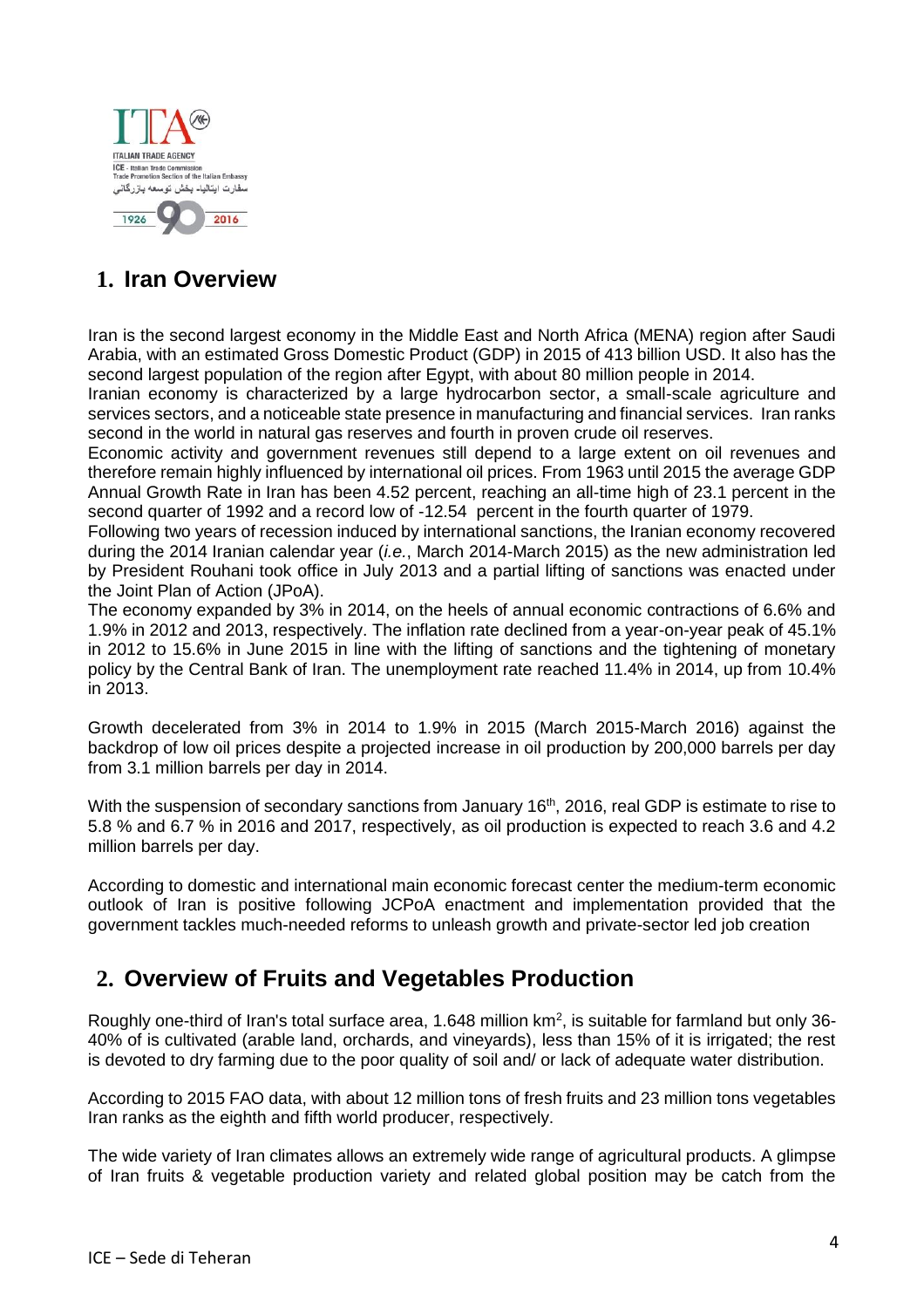

following table based on 2007 FAO data. Although today's world rankings may have changed, the information summarized below give a quick profile of Iran's agriculture sector.

| <b>World Ranking</b> | <b>Commodity</b>                                                                                                             |  |  |  |
|----------------------|------------------------------------------------------------------------------------------------------------------------------|--|--|--|
| 1 <sup>st</sup>      | Pistachio, Barberries, Saffron, Stone fruits                                                                                 |  |  |  |
| 2 <sub>nd</sub>      | Dates, Apricots                                                                                                              |  |  |  |
| 3 <sup>rd</sup>      | Watermelons, Cherries, Cantaloupes & other melons, Apples, Figs,<br><b>Gherkins</b>                                          |  |  |  |
| 4 <sup>th</sup>      | Quinces, Almonds, Walnuts                                                                                                    |  |  |  |
| 5 <sup>th</sup>      | Anise, Fennel, Chickpeas                                                                                                     |  |  |  |
| 6 <sup>th</sup>      | Hazelnut, Tomatoes                                                                                                           |  |  |  |
| 7 <sup>th</sup>      | Grapes, Onions, Sour cherries, Kiwifruit                                                                                     |  |  |  |
| 8 <sup>th</sup>      | Spices, Peach, Nectarines, Tangerine, Mandarin Orange,<br>Clementines, Lemons & Limes, Oranges, Pumpkins, Squash &<br>Gourds |  |  |  |
| 9 <sup>th</sup>      | Lentils                                                                                                                      |  |  |  |
| 10 <sup>th</sup>     | Persimmons, Tea                                                                                                              |  |  |  |
| 11 <sup>th</sup>     | Hempseed                                                                                                                     |  |  |  |
| 12 <sup>th</sup>     | Citrus fruits, Wheat, Plum and sloes                                                                                         |  |  |  |
| 13 <sup>th</sup>     | Melon-seeds, Eggplants (Aubergines)                                                                                          |  |  |  |
| 14 <sup>th</sup>     | Sugar beet, Fresh vegetables, Barley, Potatoes                                                                               |  |  |  |
| 15 <sup>th</sup>     | Safflower seed, Artichoke                                                                                                    |  |  |  |

According to 1394 statistics ( 21 March 2014 – 20 March 2015) of Iran's Ministry of Agriculture Jihad, today's world rank of main fruits and vegetable products of Iran are as follows:

| <b>Commodity</b> | <b>World Ranking</b> | <b>Commodity</b>                               | <b>World Ranking</b> |
|------------------|----------------------|------------------------------------------------|----------------------|
| Pistachio        | 1 <sup>st</sup>      | Date                                           | 2 <sub>nd</sub>      |
| Saffron          | 1 <sup>st</sup>      | 2 <sub>nd</sub><br>Apricot                     |                      |
| Pomegranate      | 1 <sup>st</sup>      | 3 <sup>rd</sup><br>Almond                      |                      |
| Walnut           | 3 <sup>rd</sup>      | 3 <sup>rd</sup><br>Kiwi                        |                      |
| Cherry           | 3 <sup>rd</sup>      | Quince                                         | 4 <sup>th</sup>      |
| Apple            | 4 <sup>th</sup>      | Hazelnut                                       | 4 <sup>th</sup>      |
| Fig              | 5 <sup>th</sup>      | Sour Cherry                                    | 5 <sup>th</sup>      |
| Plum             | 5 <sup>th</sup>      | Peach &<br>6 <sup>th</sup><br><b>Nectarine</b> |                      |
| Lemon            | 6 <sup>th</sup>      | Orange                                         | 7 <sup>th</sup>      |
| Grapes           | 11 <sup>th</sup>     | Tangerine                                      | 12 <sup>th</sup>     |
| Grapefruit       | 15 <sup>th</sup>     | Pear                                           | 20 <sup>th</sup>     |
| Strawberry       | 24 <sup>th</sup>     | Tomato                                         | 5 <sup>th</sup>      |
| Watermelon       | 3 <sup>rd</sup>      | Onion                                          | 5 <sup>th</sup>      |
| Eggplant         | 3 <sup>rd</sup>      | Pumpkin &<br>Gourd                             | 4 <sup>th</sup>      |
| Cucumber         | 3rd                  | Cucurbita                                      | 5 <sup>th</sup>      |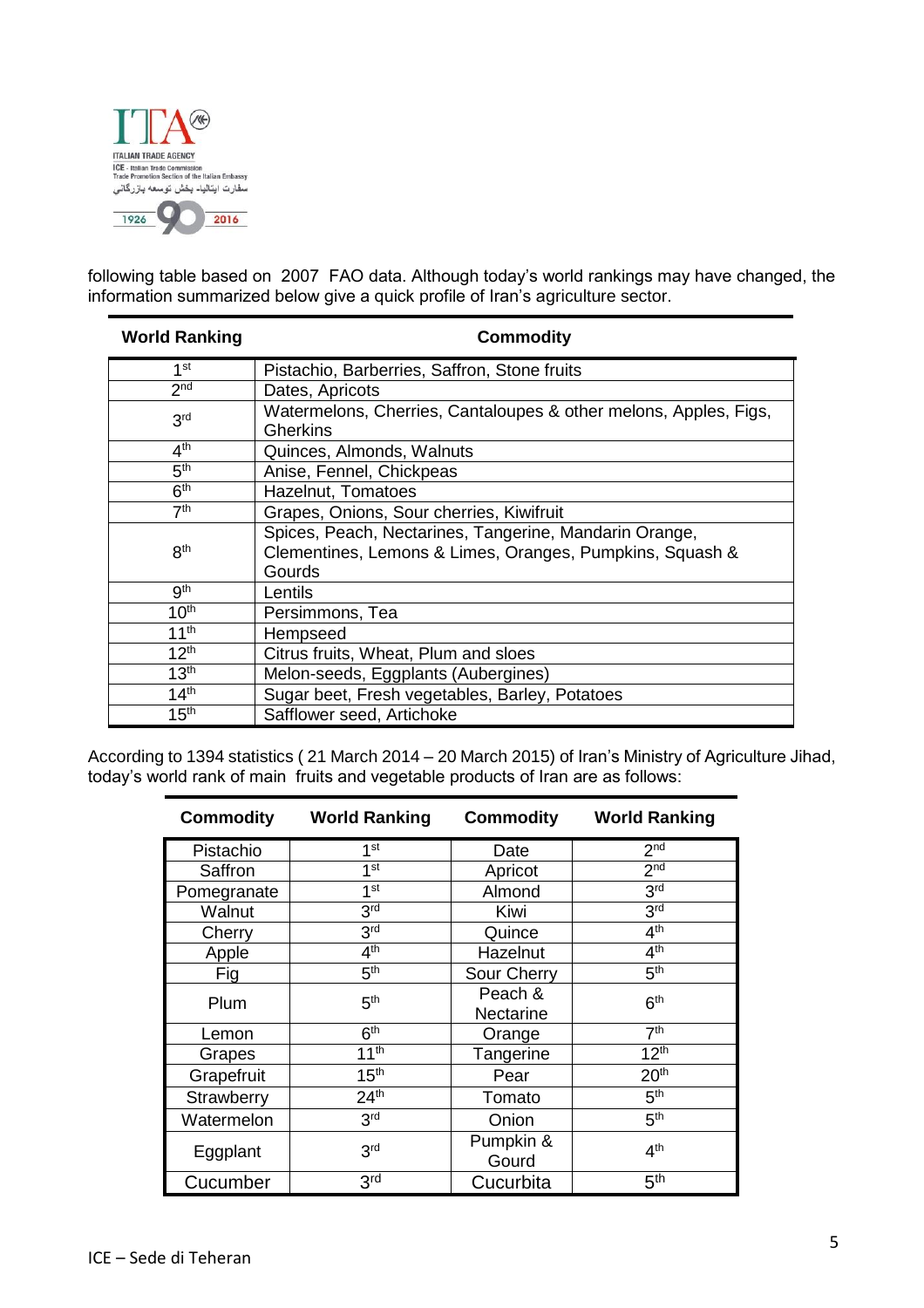

# <span id="page-5-0"></span>**3. Export of Fruits and Vegetables**

During past few years, export of agricultural commodities has been mainly focused on neighboring countries, Russia, and some African countries including South Africa and Ecuador. Export to European countries has decreased considerably as a result of tightening the international sanctions and limitations in performing international financial transactions. Total exports of fruits (fresh and dried), fresh vegetables, and nuts (mainly pistachio) is summarized in the following table for the period 2012-2015.

It is observed that nuts, mostly pistachio, accounts for about 40% of the total exports. As a result, a great number of the exporting companies and individuals deal with fresh and dried pistachio.

|                         | 2012            | 2013                             | 2014            | 2015             |
|-------------------------|-----------------|----------------------------------|-----------------|------------------|
| <b>Fruits</b> (no nuts) | 1,316,569,482\$ | 953,109,704 \$                   | 1,109,620,866\$ | 861,965,515 \$   |
| <b>Vegetables</b>       | 711,570,489\$   | 484,545,293 \$                   | 818,264,285 \$  | 683, 361, 778 \$ |
| <b>Nuts</b>             | 1,158,578,088\$ | 1,029,098,880 \$                 | 1,668,882,856\$ | 1,111,863,632    |
| <b>Sum</b>              | 3,186,718,059\$ | 2,466,753,877 \$ 3,596,768,007\$ |                 | 2,657,190,925    |

### <span id="page-5-1"></span>**4. Import of Fruits and Vegetables**

Contrary to exportation, few fresh fruits and vegetables are normally imported to Iran.

The following figure illustrates the total imports of fresh and dried fruits and fresh vegetables from 2012 to 2015.

As for the case of fresh vegetables, there just exist rare cases of imports of lettuce from neighboring countries such as Turkey.

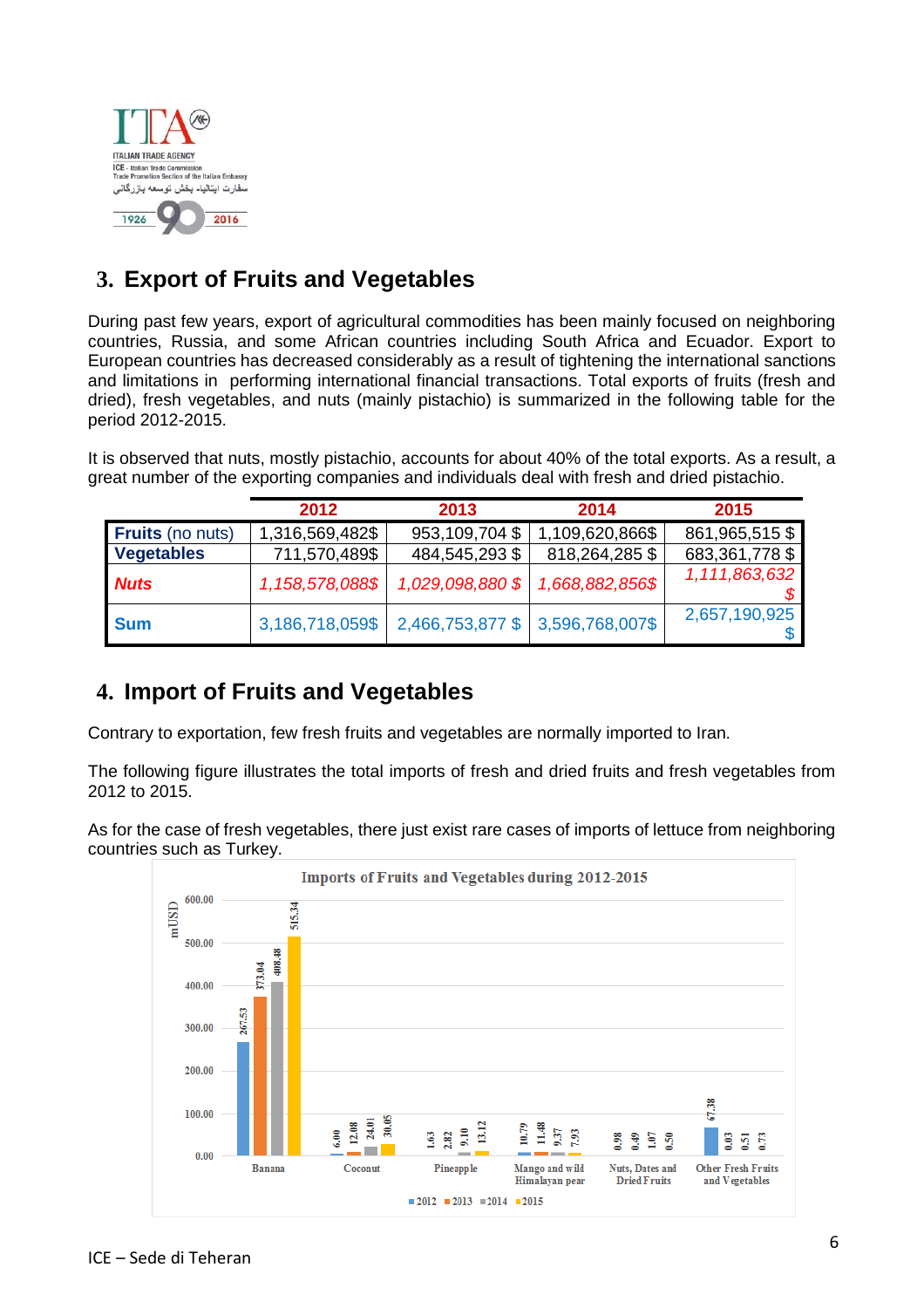

It is observed that the imports mainly include banana, coconut, pineapple, mango, and wild Himalayan pear which production is not much compatible with the different climates available in Iran.

Before 2013, it was legally possible to import different fruits and vegetables to Iran. As 2012 figure shows a rather considerable amount of fresh fruits and vegetables summing up to more than 67 million US\$ was regularly imported into the country (mainly citrus fruits and apples).

A law was enacted in 2012 has banned the imports of different fresh fruits and vegetables excluding just banana, coconut, pineapple, and mango. As a result, the imports of fresh fruits have decreased drastically and there have just been few cases of exotic fruits like papaya.

### <span id="page-6-0"></span>**4.1 on Import of Fruits and Vegetables from Italy**

If the import ban will be lifted, for exporting Italian fruits & vegetables in Iran, one needs to take note that:

- maybe not all varieties but certainly all types of Italian fruits are abundantly cultivated in Iran and put to market at more convenient price
- so far , the only Italian vegetables available in the Iranian market are Italian parsley and Swiss chard which are not much common. The usage of these vegetables in the Iranian cookery is very limited and often supply by fresh by small-scale greenhouses. (*As far as it is known, there is just one person, who is a chef himself, cultivating Swiss chard, Italian parsley, lollo rosso lettuce, lollo verde lettuce and some other specialties and he is supplying the entire limited market of these vegetables).*
- the Iranian fruits and vegetables distribution's laws and regulations are not as strict as the European ones. In Iran fruits and vegetables are supplied without much health executive supervision. Besides, the Iranian culture of using fruits and vegetables is not much buying neatly sorted and packaged products. Because of this, even in the most well-known Iranian chain stores, such as Hyper Star (founded by French investors) and Shahrvand, fruits and vegetables are sold in unsorted and unpackaged form.

### <span id="page-6-1"></span>**5. Potential Partners**

### **Exporting F& V in Iran**

As seen, the possibility of exporting the Italian F&V in Iran is almost completely out of question until the import ban is in force.

To make sure, the trading companies available in the list of Iran potential partners can be easily contacted.